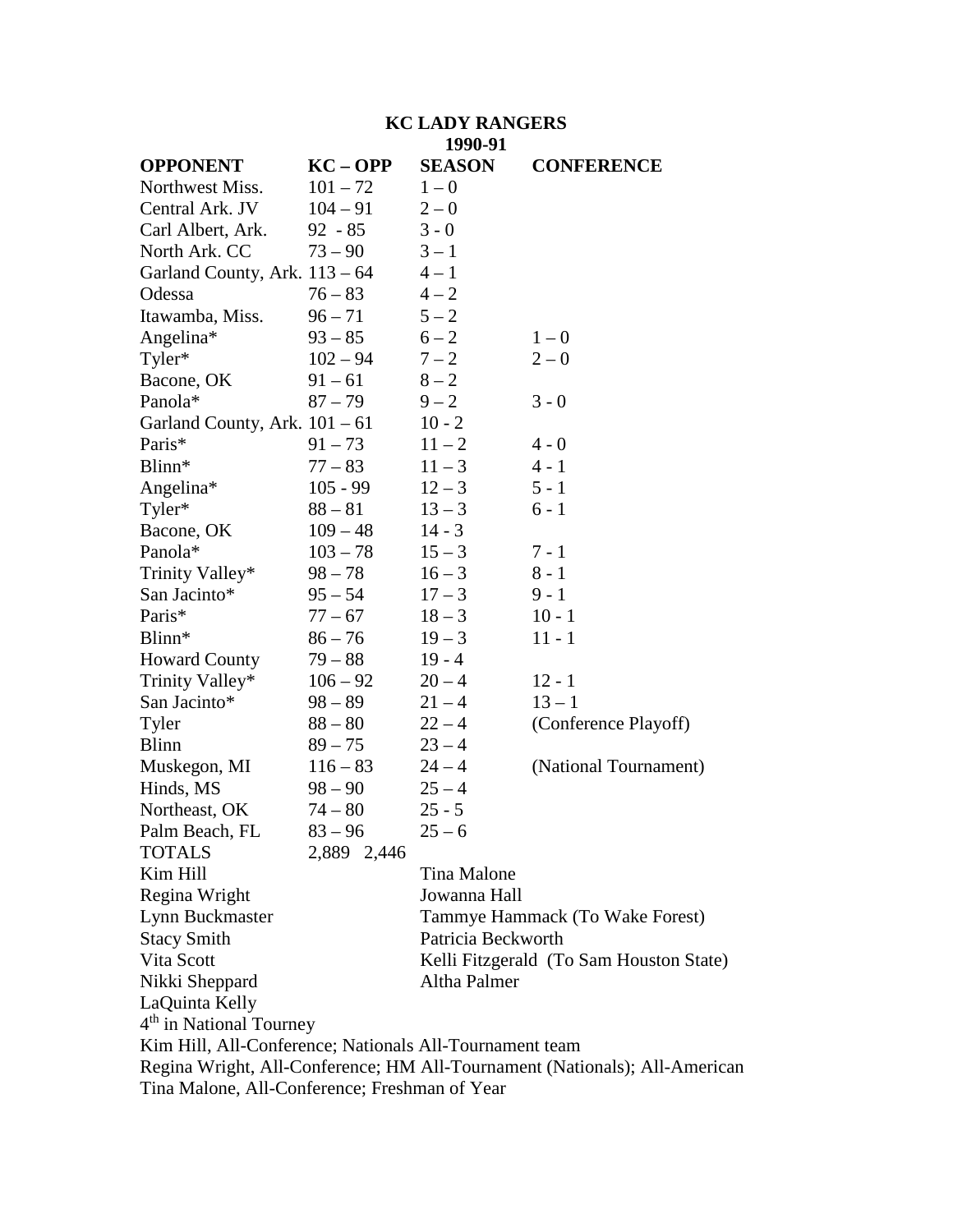# **KC LADY RANGERS 1991-92**

| <b>OPPONENT</b>   | $KC - OPP$              | <b>SEASON</b> |         | <b>CONFERENCE</b>      |
|-------------------|-------------------------|---------------|---------|------------------------|
| Westark, Ark.     | $100 - 96$              | $1 - 0$       |         | Linda Watson           |
| Connors State, OK | $58 - 86$               | $1 - 1$       |         | Sharhonda Reynolds     |
| Odessa            | $84 - 71$               | $2 - 1$       |         | Nikki Sheppard         |
| Temple            | $79 - 73$               | $3 - 1$       |         | Joyce Palmer           |
| Odessa            |                         | $4 - 1$       |         | Tina Malone            |
| McLennan          | $98 - 72$               | $5 - 1$       |         | Yuvonda Akers          |
| McLennan          | $97 - 81$               | $6 - 1$       |         | Stephanie Hall         |
| Angelina*         | $83 - 91$               | $6 - 2$       | $0-1$   | Jowanna Hall           |
| Tyler*            | $92 - 103$              | $6 - 3$       |         | $0 - 2$ Keenda Woodrow |
| Panola*           | $89 - 76$               | $7 - 3$       | $1 - 2$ | <b>Brimage</b>         |
| Trinity Valley*   | $93 - 112$              | $7 - 4$       | $1 - 3$ | <b>Susie Jones</b>     |
| San Jacinto*      | $97 - 69$               | $8 - 4$       |         | $2-3$ Valerie Wells    |
| Paris*            | $82 - 81$ (OT)          | $9 - 4$       | $3 - 3$ | Lynn Buckmaster        |
| Blinn*            | 105-106                 | $9 - 5$       | $3 - 4$ | Melinda Ray            |
| Angelina*         | 114-108 (OT) $10-5$     |               | $4 - 4$ |                        |
| Tyler*            | $93 - 96$               | $10 - 6$      | $4 - 5$ |                        |
| Panola*           | $90 - 88$ (OT) $11 - 6$ |               | $5 - 5$ |                        |
| Trinity Valley*   | 117-106                 | $12 - 6$      | $6 - 5$ |                        |
| San Jacinto*      | $84 - 64$               | $13 - 6$      | $7 - 5$ |                        |
| Paris*            | $83 - 79$               | $14 - 6$      | $8 - 5$ |                        |
| Blinn*            | $71 - 70$               | $15 - 6$      | $9 - 5$ |                        |
| Tyler             | $96 - 98$               | $15 - 7$      |         | (Regional Playoff)     |
| <b>TOTALS</b>     | 1,905 1,826             |               |         |                        |

Records: Season  $15 - 7$ ; RegionXIV 9 - 5

Coach: Evelyn Blalock

All-TEC: Tina Malone; 2<sup>nd</sup> Team Linda Watson; 3<sup>rd</sup> Team Sharhonda Reynolds and Nikki Sheppard

All-American: Tina Malone (Kodak and NCJAA)

Nikki Sheppard signed with Auburn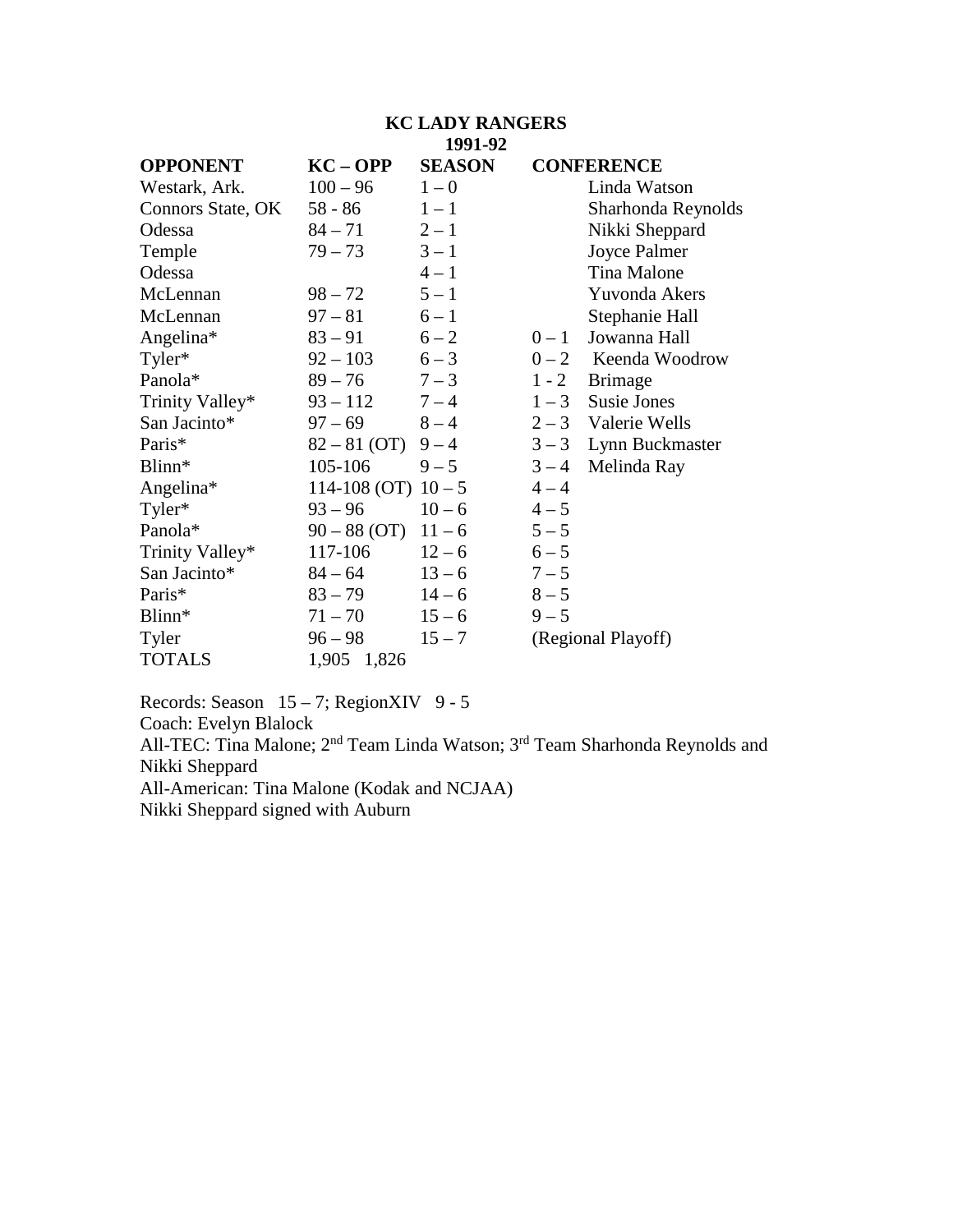## **KC LADY RANGERS 1992-93**

| <b>OPPONENT</b>             | $KC - OPP$     | <b>SEASON</b> |          | <b>CONFERENCE</b>     |
|-----------------------------|----------------|---------------|----------|-----------------------|
| Fort Hood                   | $98 - 93$      | $1 - 0$       |          | Linda Watson          |
| Odessa                      | $64 - 85$      | $1 - 1$       |          | <b>Susie Jones</b>    |
| Westark, Ark.               | $96 - 66$      | $2 - 1$       |          | Saudia Roundtree      |
| Connors State, OK           | $82 - 83$      | $2 - 2$       |          | Yuvonda Akers         |
| Odessa                      | $95 - 91$      | $3 - 2$       |          | Cynthia Moore         |
| Temple                      | $107 - 62$     | $4 - 2$       |          | Christina Jones       |
| <b>Houston AAU</b>          | $94 - 89$      | $5 - 2$       |          | Valerie Wells         |
| McLennan                    | $94 - 67$      | $6 - 2$       |          | Kenda Woodrow         |
| Wallace State, AL           | 100-82         | $7 - 2$       |          | Junaki Cochran        |
| <b>Houston AAU</b>          | $79 - 87$      | $7 - 3$       |          | Stephanie Hall        |
| Roane State, TENN           | $95 - 63$      | $8 - 3$       |          | Ja'net Davis          |
| Trinity Valley*             | $86 - 97$      | $8 - 4$       | $0 - 1$  | Michelle Simmons      |
| San Jacinto*                | $92 - 73$      | $9 - 4$       | $1 - 1$  | ShaRhonda Reynolds    |
| Angelina*                   | $88 - 77$      | $10 - 4$      | $2 - 1$  | Sommer McLane         |
| Tyler*                      | $64 - 56$      | $11 - 4$      | $3 - 1$  |                       |
| Blinn*                      | $72 - 65$      | $12 - 4$      | $4 - 1$  |                       |
| Panola*                     | $103 - 87$     | $13 - 4$      | $5 - 1$  |                       |
| Paris*                      | $93 - 78$      | $14 - 4$      | $6 - 1$  |                       |
| Trinity Valley*             | $69 - 81$      | $14 - 5$      | $6 - 2$  |                       |
| San Jacinto*                | $74 - 56$      | $15 - 5$      | $7 - 2$  |                       |
| Angelina*                   | $96 - 68$      | $16 - 5$      | $8 - 2$  |                       |
| Tyler*                      | $101 - 72$     | $17 - 5$      | $9 - 2$  |                       |
| Blinn*                      | $79 - 73$      | $18 - 5$      | $10 - 2$ |                       |
| Panola*                     | $113 - 98$     | $19 - 5$      | $11 - 2$ |                       |
| Paris*                      | $75 - 67$      | $20 - 5$      | $12 - 2$ |                       |
| <b>Blinn</b>                | $79 - 73$      | $21 - 5$      |          | (Conference Playoff)  |
| <b>Trinity Valley</b>       | $85 - 80$      | $22 - 5$      |          |                       |
| John C. Calhoun, AL 99 - 63 |                | $23 - 5$      |          | (National Tournament) |
| Northeast Okla.             | $74 - 70$      | $24 - 5$      |          |                       |
| Independence, KS            | $80 - 72$      | $25 - 5$      |          |                       |
| Louisburg, NC               | $104 - 99$     | $26 - 5$      |          |                       |
| <b>TOTALS</b>               | 2,730<br>2,376 |               |          |                       |

# NATIONAL CHAMPIONS

Coach: Evelyn Blalock - NJCAA Coach of Year

All-TEC: Saudia Roundtree and Sharonda Reynolds; Linda Watson second team. National Tourney MVP: Linda Watson; National All-Tourney: Saudia Roundtree All-American: Sharhonda Reynolds

Where They Went: Susie Jones, Southwest Texas State; Stephanie Hall, San Diego State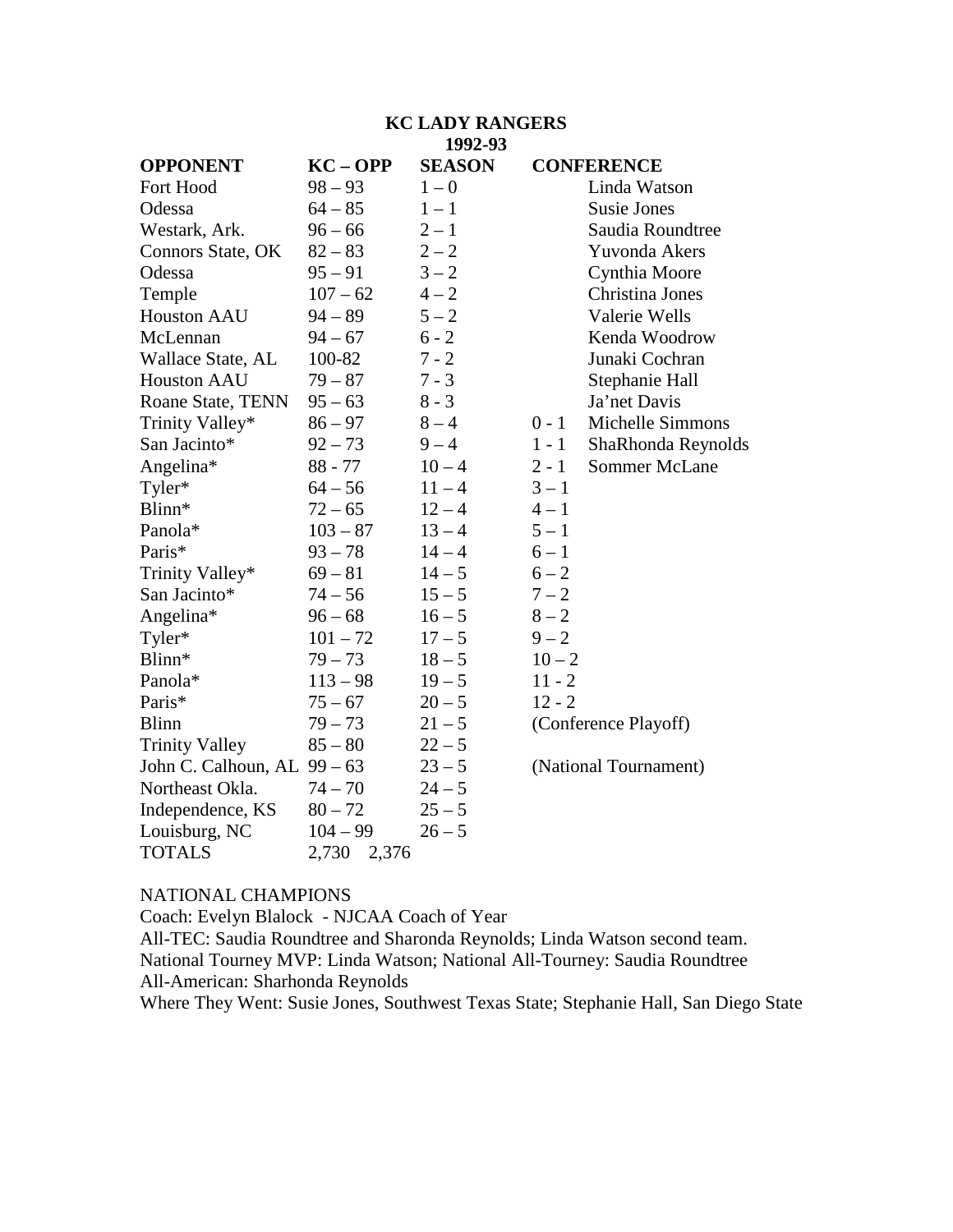#### **KC LADY RANGERS 1993-94**

|                       |            | エノノJーノマ       |                         |
|-----------------------|------------|---------------|-------------------------|
| <b>OPPONENT</b>       | $KC - OPP$ | <b>SEASON</b> | <b>CONFERENCE</b>       |
| Crowder, OK           | $76 - 68$  | $1 - 0$       | Cynthia Moore           |
| Westark, Ark.         | $59 - 76$  | $1 - 1$       | Saudia Roundtree        |
| Connors, OK           | 103-82     | $2 - 1$       | Sheri Howard            |
| Odessa                | $88 - 75$  | $3 - 1$       | Tori Williams           |
| Temple                | $86 - 51$  | $4 - 1$       | Erica Smith             |
| McLennan              | $98 - 71$  | $5 - 1$       | <b>Alexis Proffitt</b>  |
| Odessa                | $90 - 83$  | $6 - 1$       | <b>Michelle Simmons</b> |
| New Mexico            | $79 - 67$  | $7 - 1$       | Dayna Crenshaw          |
| <b>Howard County</b>  | $80 - 86$  | $7 - 2$       | ChaRon Walker           |
| Meridian, MS          | $97 - 61$  | $8 - 2$       | <b>Shannel Tapusoa</b>  |
| Wallace State, AL     | $99 - 101$ | $8 - 3$       |                         |
| Eastern Oklahoma      | $70 - 86$  | $8 - 4$       |                         |
| Angelina*             | $73 - 67$  | $9 - 4$       | $1 - 0$                 |
| Paris*                | $97 - 59$  | $10 - 4$      | $2 - 0$                 |
| Panola*               | $104 - 68$ | $11 - 4$      | $3 - 0$                 |
| Tyler*                | $92 - 73$  | $12 - 4$      | $4 - 0$                 |
| San Jacinto*          | 111-79     | $13 - 4$      | $5 - 0$                 |
| Blinn*                | $86 - 65$  | $14 - 4$      | $6 - 0$                 |
| Trinity Valley*       | $89 - 91$  | $14 - 5$      | $6 - 1$                 |
| Angelina*             | $96 - 69$  | $15 - 5$      | $7 - 1$                 |
| Paris*                | $96 - 86$  | $16 - 5$      | $8 - 1$                 |
| Panola*               | $82 - 73$  | $17 - 5$      | $9 - 1$                 |
| Tyler*                | $83 - 71$  | $18 - 5$      | $10 - 1$                |
| San Jacinto*          | $90 - 73$  | $19 - 5$      | $11 - 1$                |
| Blinn*                | $91 - 67$  | $20 - 5$      | $12 - 1$                |
| Trinity Valley*       | $105 - 92$ | $20 - 6$      | $12 - 2$                |
| Tyler                 | $93 - 75$  | $21 - 6$      | (Conference Playoffs)   |
| <b>Trinity Valley</b> | $79 - 94$  | $21 - 7$      |                         |
| <b>TOTALS</b>         | 2,492      | 2,109         |                         |
|                       |            |               |                         |

Season Record:  $21 - 7$  TEC Record 12 - 2

Coach: Evelyn Blalock Assistant: Shanna Clayton

Honors: Saudia Roundtree, MVP; Michelle Williams and Saudia Roundtree, All-TEC Region XIV All-Region: Saudia Roundtree Kodak All-American: Saudia Roundtree Where they Went: Saudia Roundtree to Georgia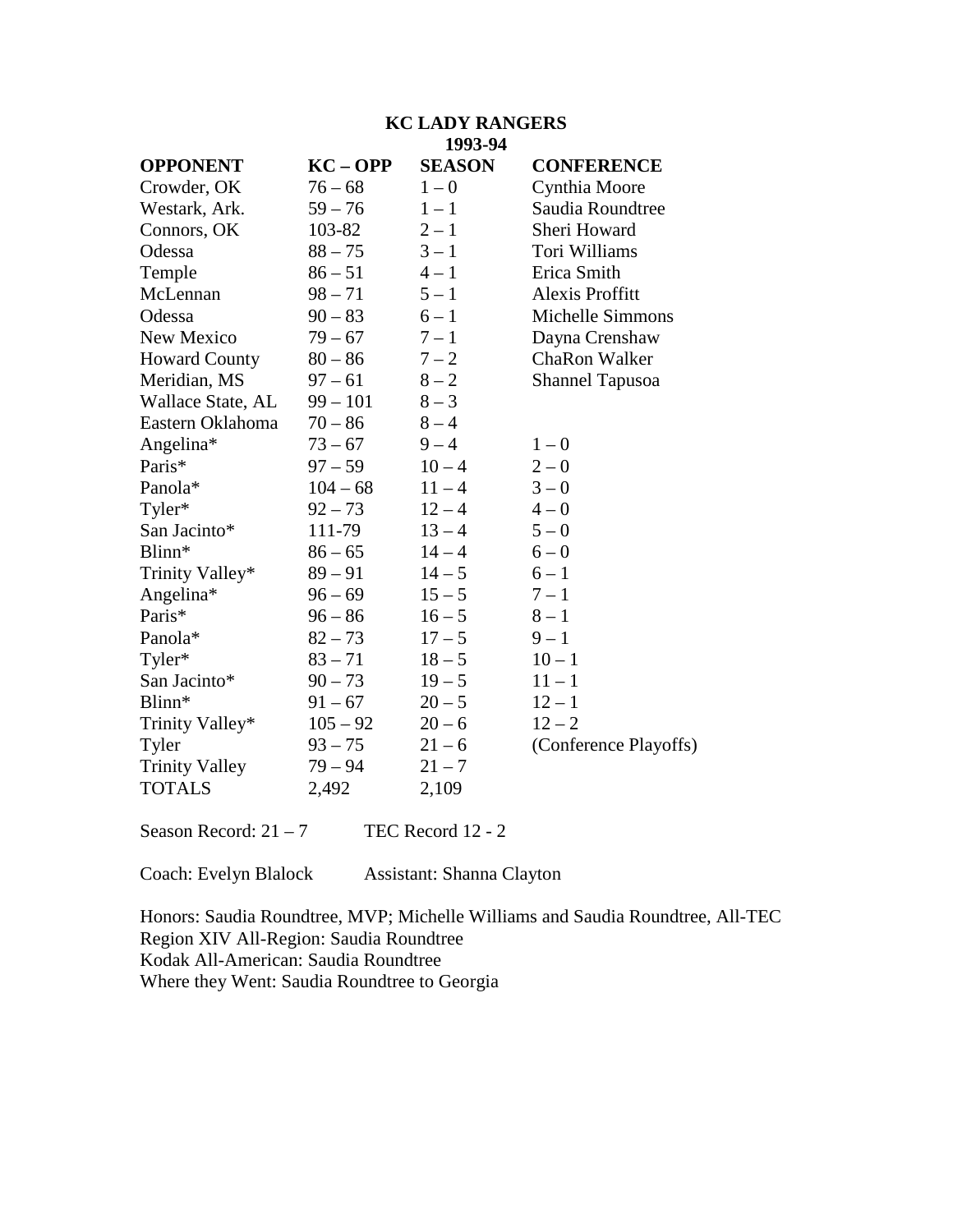### **KC LADY RANGERS 1994-95**

|                         |             | ェノノマーノン       |                   |
|-------------------------|-------------|---------------|-------------------|
| <b>OPPONENT</b>         | $KC - OPP$  | <b>SEASON</b> | <b>CONFERENCE</b> |
| Crowder, MO             | $100 - 48$  | $1 - 0$       |                   |
| Westark, Ark.           | $67 - 92$   | $1 - 1$       |                   |
| Connors State, OK       | $68 - 82$   | $1 - 2$       |                   |
| Temple                  | $88 - 46$   | $2 - 2$       |                   |
| Fort Hood               | $83 - 86$   | $2 - 3$       |                   |
| McLennan                | $90 - 69$   | $3 - 3$       |                   |
| Northeast, OK           | $72 - 77$   | $3 - 4$       |                   |
| Connors State, OK       | $71 - 84$   | $3 - 5$       |                   |
| Westark, Ark.           | 73 - 104    | $3 - 6$       |                   |
| <b>New South Whales</b> | $73 - 66$   | $4 - 6$       |                   |
| Rose State, OK          | $78 - 51$   | $5 - 6$       |                   |
| <b>Howard Payne</b>     | $102 - 59$  | $6 - 6$       |                   |
| Abilene Christian       | $103 - 34$  | $7 - 6$       |                   |
| Eastern, OK             | $91 - 80$   | $8 - 6$       |                   |
| Meredian, Miss          | $102 - 79$  | $9 - 6$       |                   |
| Wallace, ALA            | $100 - 88$  | $10 - 6$      |                   |
| Angelina*               | $94 - 103$  | $10 - 7$      | $0 - 1$           |
| Paris*                  | $89 - 100$  | $10 - 8$      | $0 - 2$           |
| Panola*                 | $86 - 79$   | $11 - 8$      | $1 - 2$           |
| Tyler*                  | $110 - 79$  | $12 - 8$      | $2 - 2$           |
| San Jacinto*            | $81 - 80$   | $13 - 8$      | $3 - 2$           |
| Blinn*                  | $90 - 74$   | $14 - 8$      | $4 - 2$           |
| Trinity Valley*         | $67 - 118$  | $14 - 9$      | $4 - 3$           |
| Angelina*               | $91 - 90$   | $15 - 9$      | $5 - 3$           |
| Paris*                  | $87 - 83$   | $16 - 9$      | $6 - 3$           |
| Panola*                 | $89 - 69$   | $17 - 9$      | $7 - 3$           |
| Tyler*                  | $90 - 73$   | $18 - 9$      | $8 - 3$           |
| San Jacinto*            | $75 - 69$   | $19 - 9$      | $9 - 3$           |
| Blinn*                  | $89 - 67$   | $20 - 9$      | $10 - 3$          |
| Trinity Valley*         | $83 - 93$   | $20 - 10$     | $10 - 4$          |
| Angelina                | $77 - 87$   | $20 - 11$     | (Playoff Game)    |
| <b>TOTALS</b>           | 2,659 2,409 |               |                   |

Coach: Evelyn Blalock

Finish: TEC  $10 - 4$  (Second Place); Season  $20 - 11$ All-TEC: Alexis Proffitt, Shannel Tapusoa and Sherise Sandoz; HM Teneka Burrell

| Teneka Burrell  | <b>Tiffany Medford</b> |
|-----------------|------------------------|
| Toni Williams   | Dayna Crenshaw         |
| LaKesha Johnson | Sherise Sandoz         |
| Eric Smith      | <b>Shannel Tapusoa</b> |
| Alexis Profitt  | Sarita Ellison         |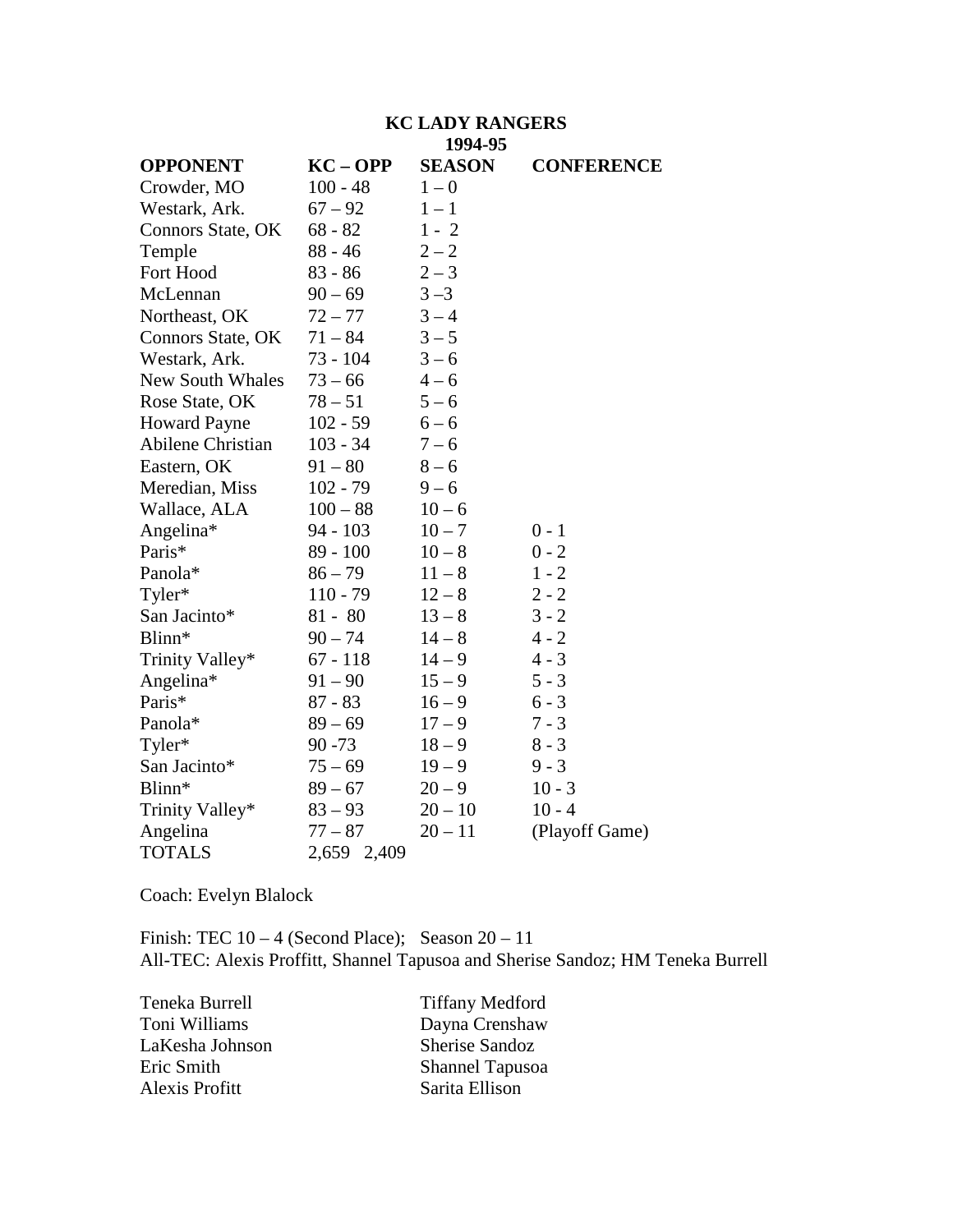#### **KC LADY RANGERS 1995-96**

|                    |                          | 1773-70       |                      |
|--------------------|--------------------------|---------------|----------------------|
| <b>OPPONENT</b>    | $KC - OPP$               | <b>SEASON</b> | <b>CONFERENCE</b>    |
| Crowder, MO        | $65 - 66$                | $0 - 1$       |                      |
| Westark, OK        | $104 - 113$              | $0 - 2$       |                      |
| Connors, OK        | $85 - 105$               | $0 - 3$       |                      |
| McLennan           | $98 - 59$                | $1 - 3$       |                      |
| <b>Hill County</b> | $90 - 50$                | $2 - 3$       |                      |
| Odessa             | $90 - 83$                | $3 - 3$       |                      |
| Angelina           | $83 - 75$                | $4 - 3$       |                      |
| Hutchinson, KS     | $62 - 72$                | $4 - 4$       |                      |
| Crowley            | $83 - 73$                | $5 - 4$       |                      |
| Tyler*             | $87 - 66$                | $6 - 4$       | $1 - 0$              |
| Angelina*          | $89 - 97$                | $6 - 5$       | $1 - 1$              |
| Paris*             | $99 - 64$                | $7 - 5$       | $2 - 1$              |
| Hiwassee, TN       | $74 - 67$                | $8 - 5$       |                      |
| Hutchinson, KS     | $74 - 59$                | $9 - 5$       |                      |
| Central, AZ        | $100 - 95$ (OT) $10 - 5$ |               |                      |
| Shelby State, TN   | $110 - 63$               | $11 - 5$      |                      |
| Eastern Okla.      | $81 - 75$                | $12 - 5$      |                      |
| Midland            | $79 - 89$                | $12 - 6$      |                      |
| San Jacinto*       | $71 - 65$                | $13 - 6$      | $3 - 1$              |
| Panola*            | $100 - 81$               | $14 - 6$      | $4 - 1$              |
| Blinn*             | $83 - 78$                | $15 - 6$      | $5 - 1$              |
| Trinity Valley*    | $70 - 94$                | $15 - 7$      | $5 - 2$              |
| Tyler*             | $73 - 72$ (OT)           | $16 - 7$      | $6 - 2$              |
| Angelina*          | $107 - 76$               | $17 - 7$      | $7 - 2$              |
| Paris*             | $108 - 69$               | $18 - 7$      | $8 - 2$              |
| San Jacinto*       | $95 - 80$                | $19 - 7$      | $9 - 2$              |
| Panola*            | $117 - 83$               | $20 - 7$      | $10 - 2$             |
| Blinn*             | $82 - 79$                | $21 - 7$      | $11 - 2$             |
| Trinity Valley*    | $48 - 82$                | $21 - 8$      | $11 - 3$             |
| Tyler              | $79 - 82$                | $21 - 9$      | (Conference Playoff) |
| <b>TOTALS</b>      | 2,586                    | 2,312         |                      |
|                    |                          |               |                      |

Coach: Evelyn Blalock

| Season: $21 - 9$    | <b>TEC 11-3</b> |                   |                     |
|---------------------|-----------------|-------------------|---------------------|
| Nanci Johnson       |                 | Kedonica Qualls   | Sedonia Carter      |
| Teneka Burrell      |                 | Keenya Ray        | Becky Reed          |
| Lajeria Autry       |                 | Lakesha Durham    | <b>Clare Carter</b> |
| Nikki Coleman       |                 | Carolyn Conkleton |                     |
| <b>Missy Thomas</b> |                 | Jackie Hodnett    |                     |

HONORS: Jackie Hodnett, All-American, All-TEC; Teneka Burrell, All-TEC, All-State, All-Region.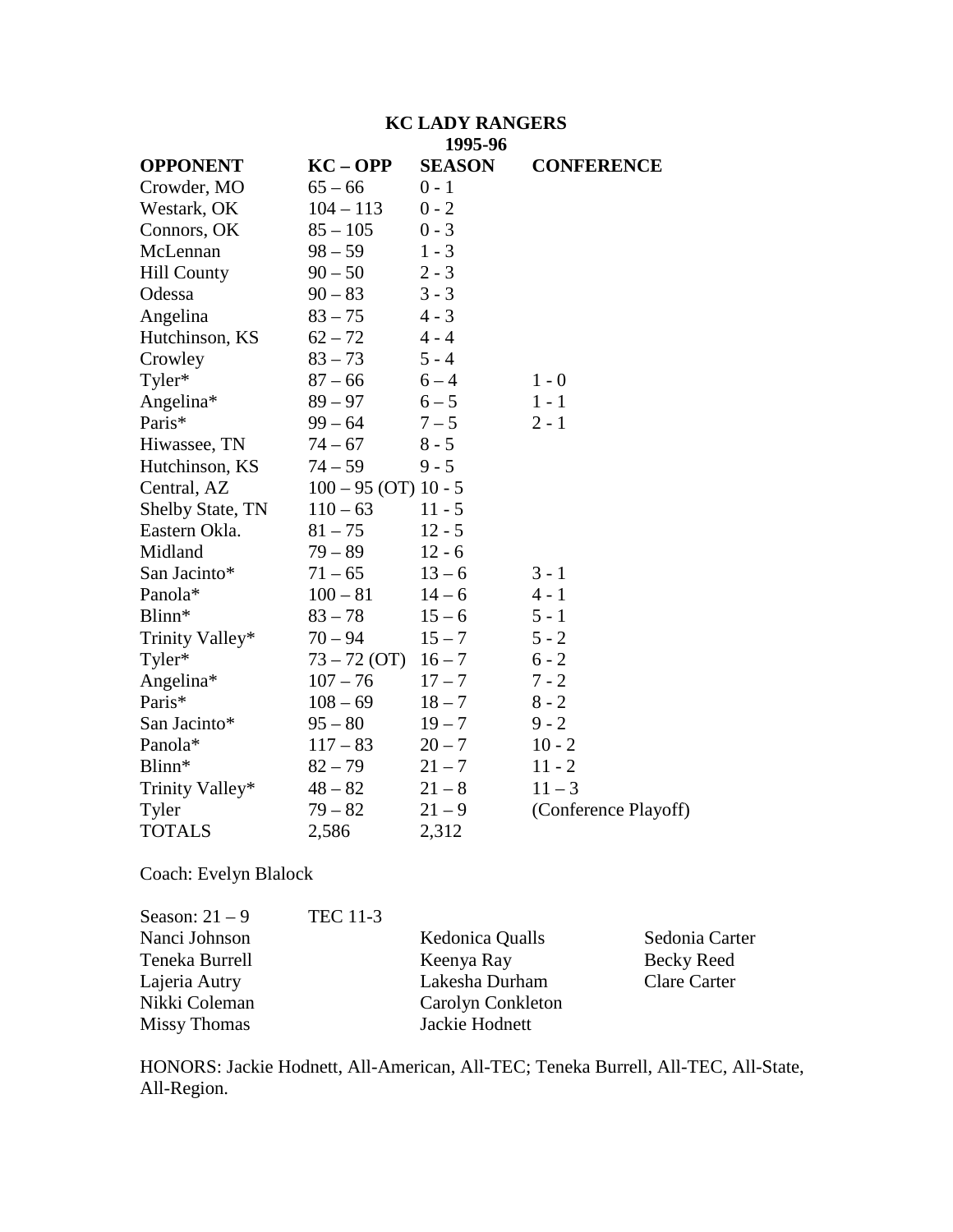## **KC LADY RANGERS 1996-97**

|                         |                | 11/V          |                   |
|-------------------------|----------------|---------------|-------------------|
| <b>OPPONENT</b>         | $KC - OPP$     | <b>SEASON</b> | <b>CONFERENCE</b> |
| Westark, Ark.           | $85 - 74$      | $1 - 0$       |                   |
| Connors State, OK       | $76 - 99$      | $1 - 1$       |                   |
| Temple                  | $76 - 65$      | $2 - 1$       |                   |
| Weatherford             | $82 - 75$      | $3 - 1$       |                   |
| McLennan                | $79 - 86$      | $3 - 2$       |                   |
| Cisco                   | $84 - 55$      | $4 - 2$       |                   |
| New Mexico JC           | $112 - 70$     | $5 - 2$       |                   |
| Midland                 | $106 - 99$     | $6 - 2$       |                   |
| Tallahassee, FL         | $72 - 61$      | $7 - 2$       |                   |
| Independence, KS        | $63 - 65$      | $7 - 3$       |                   |
| Central, AZ             | $53 - 66$      | $7 - 4$       |                   |
| <b>Shelby State, TN</b> | $118 - 50$     | $8 - 4$       |                   |
| Eastern Oklahoma        | $68 - 64$      | $9 - 4$       |                   |
| Wallace State, AL       | $95 - 83$      | $10 - 4$      |                   |
| San Jacinto*            | $108 - 81$     | $11 - 4$      | $1 - 0$           |
| Panola*                 | $90 - 72$      | $12 - 4$      | $2 - 0$           |
| Blinn*                  | $94 - 89$ (OT) | $13 - 4$      | $3 - 0$           |
| Paris*                  | $100 - 66$     | $14 - 4$      | $4 - 0$           |
| Trinity Valley*         | $68 - 93$      | $14 - 5$      | $4 - 1$           |
| Tyler*                  | $76 - 67$      | $15 - 5$      | $5 - 1$           |
| Angelina*               | $108 - 75$     | $16 - 5$      | $6 - 1$           |
| Paris*                  | $106 - 76$     | $17 - 5$      | $7 - 1$           |
| San Jacinto*            | $104 - 82$     | $18 - 5$      | $8-1$             |
| Angelina*               | $95 - 62$      | $19 - 5$      | $9 - 1$           |
| Panola*                 | $103 - 79$     | $20 - 5$      | $10 - 1$          |
| Blinn*                  | $105 - 79$     | $21 - 5$      | $11 - 1$          |
| Tyler*                  | $70 - 61$      | $22 - 5$      | $12 - 1$          |
| Trinity Valley*         | $82 - 79$      | $23 - 5$      | $13 - 1$          |
| <b>Blinn</b>            | $82 - 71$      | $24 - 5$      |                   |
| <b>Trinity Valley</b>   | $77 - 87$      | $24 - 6$      |                   |
| <b>TOTALS</b><br>2,637  | 2,231          |               |                   |

| Season $24-6$                | TEC $13 - 1$ Co-Champions with TVCC                                             |
|------------------------------|---------------------------------------------------------------------------------|
| <b>COACH: Evelyn Blalock</b> |                                                                                 |
| Carolyn Lonkleton            | Lakeisha Durham                                                                 |
| Sasha King                   | Clare Bankhead                                                                  |
| Kedonica Qualls              | Angel Ray                                                                       |
| Keesha Humphrey              | <b>Missy Thomas</b>                                                             |
| Clara Carter                 | <b>Courtney Fields</b>                                                          |
| Sedonia Carter               | Aja Anderson                                                                    |
| Nanci Johnson                |                                                                                 |
|                              | HONORS: Evelyn Blalock TEC coach of year; Clara Carter, Keesha Humphrey and Aja |

Anderson, All-Conference; Aja Anderson Freshman of Year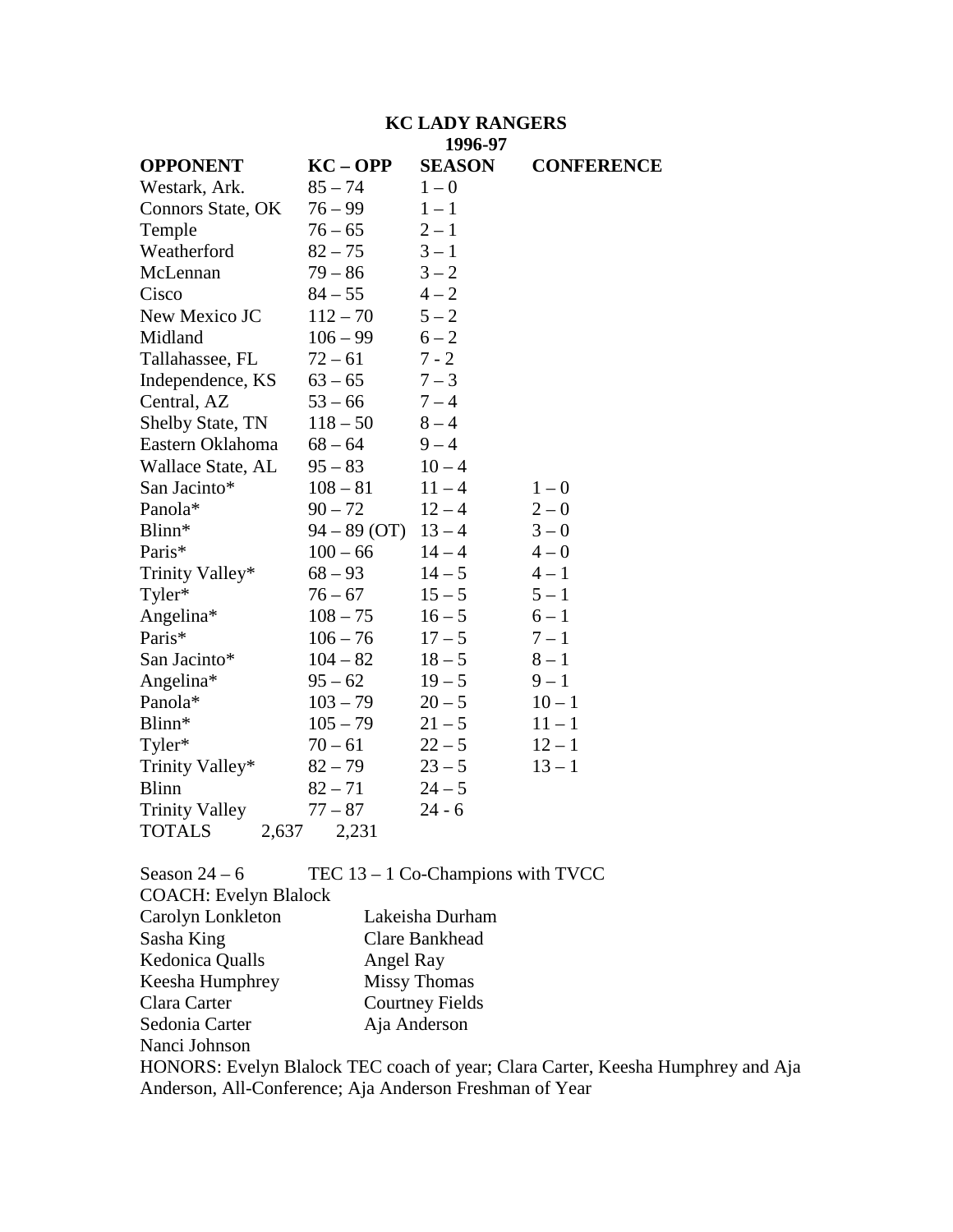#### **KC LADY RANGERS 1997-98**

| <b>OPPONENT</b>        | $KC - OPP$  | <b>SEASON</b> | <b>CONFERENCE</b> |
|------------------------|-------------|---------------|-------------------|
| Westark, Ark.          | $89 - 108$  | $0 - 1$       |                   |
| <b>Connors State</b>   | $98 - 129$  | $0 - 2$       |                   |
| Hinds, Miss.           | $100 - 51$  | $1 - 2$       |                   |
| Northwest, Miss.       | $89 - 80$   | $2 - 2$       |                   |
| <b>Texas College</b>   | $107 - 23$  | $3 - 2$       |                   |
| Tallahassee, Fl.       | $81 - 65$   | $4 - 2$       |                   |
| Frank Phillips, OK     | $110 - 52$  | $5 - 2$       |                   |
| Central Arizona        | $68 - 82$   | $5 - 3$       |                   |
| McLennan               | $74 - 84$   | $5 - 4$       |                   |
| <b>Western Texas</b>   | $96 - 56$   | $6 - 4$       |                   |
| <b>Shorter College</b> | $94 - 62$   | $7 - 4$       |                   |
| Eastern Oklahoma       | $61 - 70$   | $7 - 5$       |                   |
| Wallace State, AL      | $76 - 94$   | $7 - 6$       |                   |
| Paris*                 | $72 - 46$   | $8 - 6$       | $1 - 0$           |
| San Jacinto*           | $82 - 61$   | $9 - 6$       | $2 - 0$           |
| Angelina*              | $107 - 99$  | $10 - 6$      | $3 - 0$           |
| Trinity Valley*        | $72 - 101$  | $10 - 7$      | $3 - 1$           |
| Blinn*                 | $90 - 91$   | $10 - 8$      | $3 - 2$           |
| Panola*                | $103 - 98$  | $11 - 8$      | $4 - 2$           |
| Angelina*              | $85 - 88$   | $11 - 9$      | $4 - 3$           |
| Tyler*                 | $77 - 80$   | $11 - 10$     | $4 - 4$           |
| Blinn*                 | $89 - 82$   | $12 - 10$     | $5 - 4$           |
| Trinity Valley*        | $64 - 102$  | $12 - 11$     | $5 - 5$           |
| Tyler*                 | $69 - 65$   | $13 - 11$     | $6 - 5$           |
| Paris*                 | $109 - 86$  | $14 - 11$     | $7 - 5$           |
| San Jacinto*           | $86 - 66$   | $15 - 11$     | $8 - 5$           |
| Panola*                | $102 - 86$  | $16 - 11$     | $9 - 5$           |
| Tyler                  | $67 - 88$   | $16 - 12$     | (Playoff)         |
| <b>TOTALS</b>          | 2,417 2,198 |               |                   |

Coach: Evelyn Blalock

Season  $16 - 12$  TEC  $9 - 5$ 

Erin Thompson<br>
Tarshanda Ferguson<br>
Keesha Humphrey Tarshanda Ferguson Keesha Humphre<br>
Latore Sanders Chala Bankhead Latore Sanders<br>Sasha King Sasha King<br>Brandi Jefferson<br>Courtney Field Melea Clark

Courtney Fields Yolanda Britt Nikki Coleman-Trotman

HONORS: Region XIV All-Conference: Aja Anderson, Melea Clark and Shona Rucker.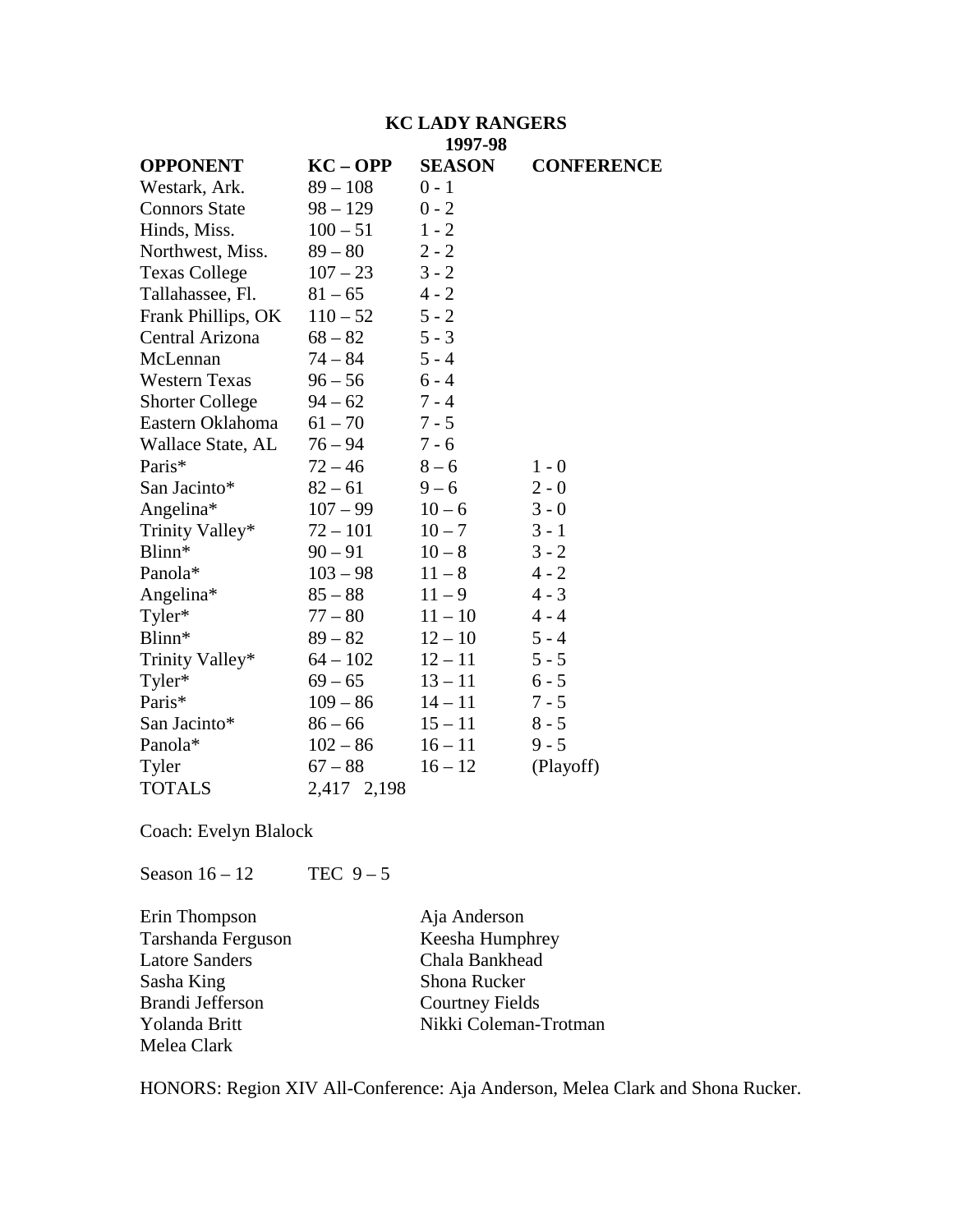## **KC LADY RANGERS 1998-99**

| <b>OPPONENT</b>            | $KC - OPP$     | <b>SEASON</b> | <b>CONFERENCE</b> |
|----------------------------|----------------|---------------|-------------------|
| <b>Texas College</b>       | $96 - 47$      | $1 - 0$       |                   |
| Westark, Ark.              | $61 - 85$      | $1 - 1$       |                   |
| Connors State, OK          | $78 - 93$      | $1 - 2$       |                   |
| Midland                    | $75 - 80$      | $1 - 3$       |                   |
| Howard                     | $62 - 68$      | $1 - 4$       |                   |
| <b>Western Texas</b>       | $85 - 73$      | $2 - 4$       |                   |
| <b>Southwest Christian</b> | $108 - 43$     | $3 - 4$       |                   |
| <b>Collin County</b>       | $87 - 63$      | $4 - 4$       |                   |
| <b>Southwest Christian</b> | $102 - 52$     | $5 - 4$       |                   |
| Oklahoma Baptist           | $92 - 21$      | $6 - 4$       |                   |
| Connors State, OK          | $61 - 81$      | $6 - 5$       |                   |
| Central Arizona            | $79 - 54$      | $7 - 5$       |                   |
| Eastern Oklahoma           | $84 - 55$      | $8 - 5$       |                   |
| <b>Wallace State</b>       | $94 - 61$      | $9 - 5$       |                   |
| Blinn*                     | $74 - 86$      | $9 - 6$       | $0 - 1$           |
| Angelina*                  | $71 - 82$      | $9 - 7$       | $0 - 2$           |
| Trinity Valley*            | $53 - 89$      | $9 - 8$       | $0 - 3$           |
| Paris*                     | $94 - 46$      | $10 - 8$      | $1 - 3$           |
| Panola*                    | $62 - 63$      | $10 - 9$      | $1 - 4$           |
| Tyler*                     | $60 - 75$      | $10 - 10$     | $1 - 5$           |
| San Jacinto*               | $110 - 64$     | $11 - 10$     | $2 - 5$           |
| Blinn*                     | $80 - 74$      | $12 - 10$     | $3 - 5$           |
| Angelina*                  | $95 - 88$      | $13 - 10$     | $4 - 5$           |
| Trinity Valley*            | $60 - 84$      | $13 - 11$     | $4 - 6$           |
| Paris*                     | $84 - 55$      | $14 - 11$     | $5 - 6$           |
| Panola*                    | $80 - 70$      | $15 - 11$     | $6 - 6$           |
| Tyler*                     | $72 - 85$      | $15 - 12$     | $6 - 7$           |
| San Jacinto*               | $119 - 68$     | $16 - 12$     | $7 - 7$           |
| <b>TOTALS</b>              | 2,278<br>1,905 |               |                   |
|                            |                |               |                   |

Season Record:  $16 - 12$  TEC 7 - 7

COACH: Scottie Wood Assistant: Theresa Barnett

Katherine Chamblee Latore Sanders<br>Tarshanda Ferguson Fola Stephens Tarshanda Ferguson<br>Kristi Hines Patricia Lewondowski<br>Stacy Robertson

Shalada Allen Shonda Rucker Precious Thiodeaux<br>Erin Thompson Shannon Wesley